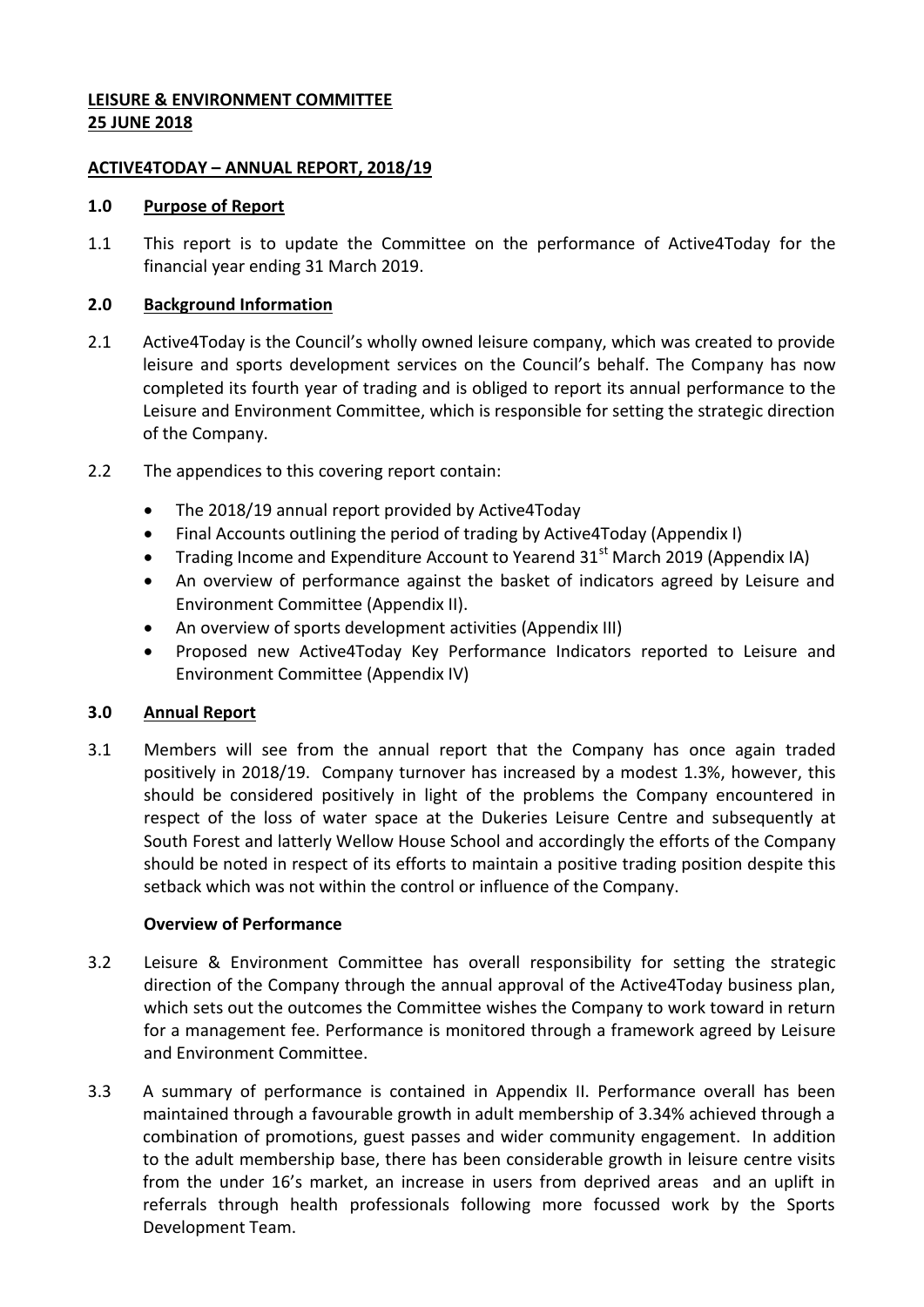3.4 In light of the adoption of the Community Plan 2019-2023 a review of Active4Today's Key Performance Indicators (KPI's) has been undertaken and the proposed basket of new KPI's which better reflect the priorities of both the Council and Active4Today will be reported to future Leisure and Environment Committees is attached at Appendix 1V for member approval.

## **Overview of Finance**

- 3.5 During the period 1 April 2018 to 31 March 2019, the financial statements at Appendix I show that the Company recorded a net operating surplus of £22,453 factoring in the full management fee payable by the Council of which 50% (£60,610) is currently on retention. It should be noted however that £239,987 was spent on repairs and renewals which is £87,487 over the budget provision anticipated for the year. The operating surplus therefore represents a strong financial performance from the Company in 18/19 given the level of re-investment in the Council's asset base.
- 3.6 It should be further noted that within the accounts the provision for pension deficit is now shown as a net liability in the Balance sheet and is in accordance with generally accepted accounting treatment. The net liability has always existed, however as the company's accounts were not subject to audit in previous years, (as the company was treated as a "small company" for the purposes of filing requirements with Companies House), the liability was not provided for in the company's accounts and was, instead, disclosed as a note to the accounts. The company, as a wholly owned subsidiary of the Council, is now required to have an audit and therefore has accounted for assets and liabilities of the pension fund on the face of the Balance Sheet. The value of the assets and liabilities will be re-valued every 3 years with the next review being undertaken this year, however, this is an accounting protocol for member information only.
- 3.7 The Company's earmarked usable reserves, as at 31 March 2019 stand at £400,130 an increase of £22,453 on the balances held at 31 March 2018 and are allocated as follows:

| Repairs and Renewals Reserve             | £187,002 |
|------------------------------------------|----------|
| Repairs and Renewals Development Reserve | £70,000  |
| <b>Contingency Reserve</b>               | £143,128 |
| <b>Total Usable Reserves</b>             | £400,130 |

# **4.0 Issues for Leisure & Environment Committee**

#### **Future Funding**

- 4.1 Members will recall that, at 22 January 2019 meeting of Leisure & Environment Committee, a decision was taken to review the Company's 2018/19 outturn position in order that Committee can form judgements on the management fee payable in 2019/20.
- 4.2 This decision would continue to look prudent at this time given the surplus position achieved at year-end, the significant reserves held by the Company and the fact that Leisure & Environment Committee approved a three year pricing strategy 2019-22 which includes some modest price increases where the Company believe there is scope to do so. Accordingly it is proposed that 50% of the management fee for 2019/20 (£60,610) be paid to A4T and the remaining 50% held in abeyance pending a review of in-year performance by A4T given the loss of the pool at the Dukeries which has resulted in a downturn in membership and income at this site.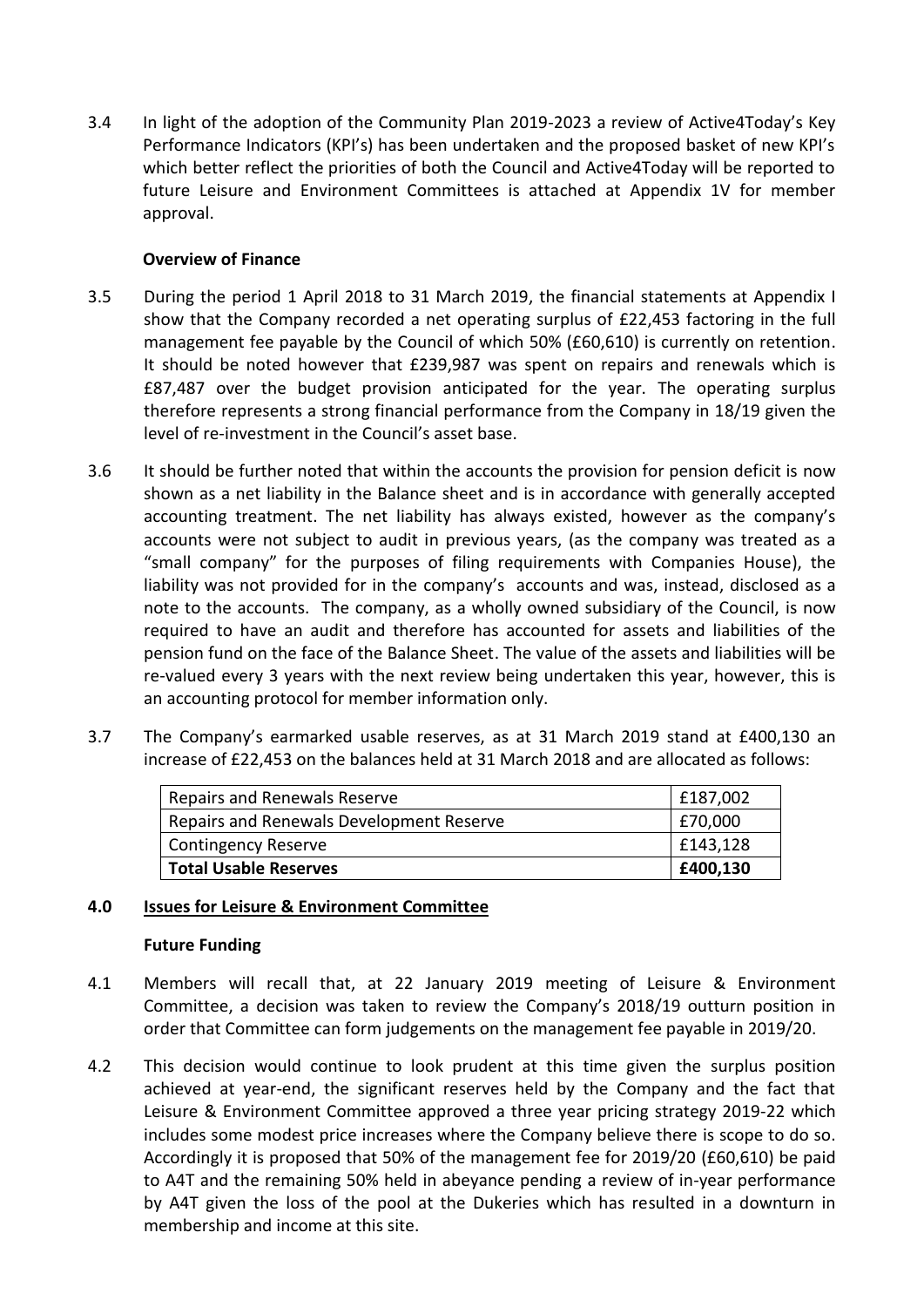4.3 The company started trading on  $1<sup>st</sup>$  June 2015 and has therefore completed its fourth complete year of trading. It continues to demonstrate strong operational and financial resilience and therefore, now is an appropriate time to review and revise the management agreement between the Council and Active4Today. Officers of the Council have begun work on revising the agreement and have commenced discussions with the Active4Today. A report will be brought to a future meeting of the Committee setting out any significant changes.

### **Southwell Leisure Centre Trust**

- 4.4 In addition to paying a management fee to Active4Today to operate leisure and sports development services, the Council also pays a cash sum to the Company to provide strategic management support to Southwell Leisure Centre Trust, as well as 'donating' a number of central services such as human resources and ICT.
- 4.5 The cash element the Council is due to pay Active4Today for providing strategic management support to the Trust in 2019/20 is £80,850 and that £15,000 will now be contributed by the Southwell Leisure Centre Trustees. Members will also see from Appendix II that Southwell Leisure Centre has seen growth in over 60's and adult membership base as well as an increase in health referrals.

## **5.0 Equalities Implications**

5.1 There are no new equalities implications arising from this report.

#### **6.0 Financial Implications FIN19-20/4938**

- 6.1 Appropriate provision was made in 2018/19 to pay the final 50% as stated in paragraph 3.5.
- 6.2 2019/20 budget for the management fee is £121,220 and as per paragraph 4.2 is prudent to pay in two parts in order for the Council to review the forecasted outturn position of the company.

#### **7.0 RECOMMENDATIONS that:**

- **(a) Committee note the positive performance of Active4Today in 2018/19;**
- **(b) Committee note that the operating agreement between the Council and the Company is under review and any significant changes to the agreement will be brought to a future meeting of the Committee;**
- **(c) the retained management fee for 2018/19 of £60,610 be paid to Active4Today based on the year end outturn;**
- **(d) 50% of the management fee (£60,610) for 2019/20 be paid to Active4Today and the remaining 50% held in abeyance pending a review of in-year performance by A4T;**
- **(e) the Southwell Leisure Centre management fee of £80,850 be paid to Active4Today which represents the Council's contribution; and**